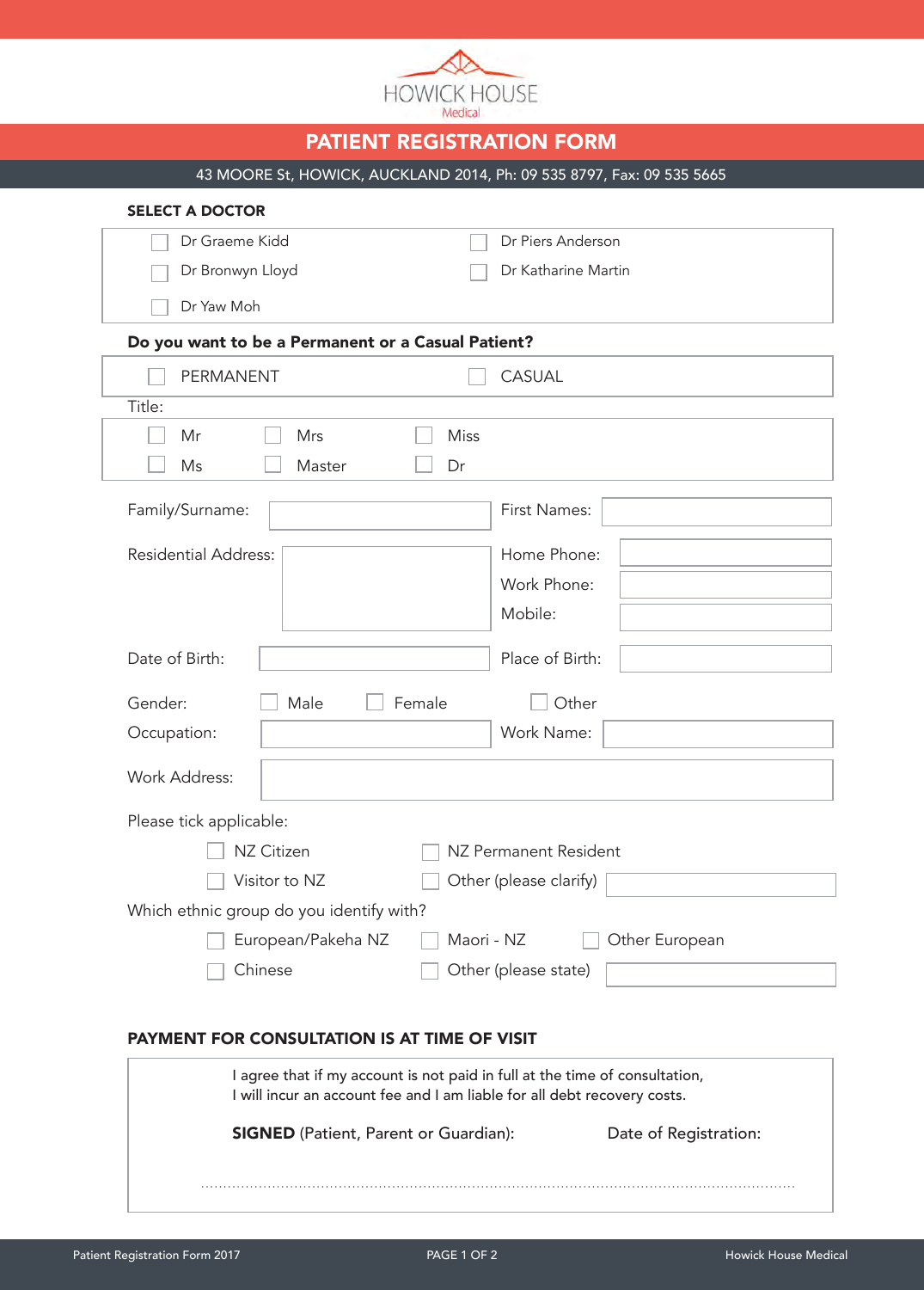

# MEDICAL QUESTIONNAIRE

43 MOORE St, HOWICK, AUCKLAND 2014, Ph: 09 535 8797, Fax: 09 535 5665

#### PLEASE COMPLETE THIS WHERE POSSIBLE FOR EACH MEMBER OF THE FAMILY AND HAND IT TO THE DOCTOR

| Name:                                                                                    | Date of birth:                                  |  |
|------------------------------------------------------------------------------------------|-------------------------------------------------|--|
| Date:                                                                                    |                                                 |  |
| <b>Present Medications:</b>                                                              |                                                 |  |
|                                                                                          |                                                 |  |
|                                                                                          |                                                 |  |
|                                                                                          |                                                 |  |
|                                                                                          |                                                 |  |
| Do you smoke?                                                                            | Ex smoker<br>No<br>Never<br>Yes                 |  |
|                                                                                          | If yes, how many cigarettes per day?            |  |
| Alcohol?                                                                                 | Yes<br><b>No</b>                                |  |
|                                                                                          | If yes, approximately how many drinks per week? |  |
| Allergies:                                                                               |                                                 |  |
|                                                                                          |                                                 |  |
| Drugs:                                                                                   |                                                 |  |
|                                                                                          |                                                 |  |
| Others:                                                                                  |                                                 |  |
|                                                                                          |                                                 |  |
| <b>CHILDREN</b>                                                                          |                                                 |  |
| Have they been immunised?                                                                |                                                 |  |
| 6 weeks<br>3 months $\Box$ 5 months $\Box$ 4 years<br>$\Box$ 11 years<br>$\Box$ 15 years |                                                 |  |
|                                                                                          |                                                 |  |
| PLEASE SUPPLY A COPY OF ALL IMMUNISATION HISTORY                                         |                                                 |  |
|                                                                                          |                                                 |  |

CONTINUED OVER THE PAGE